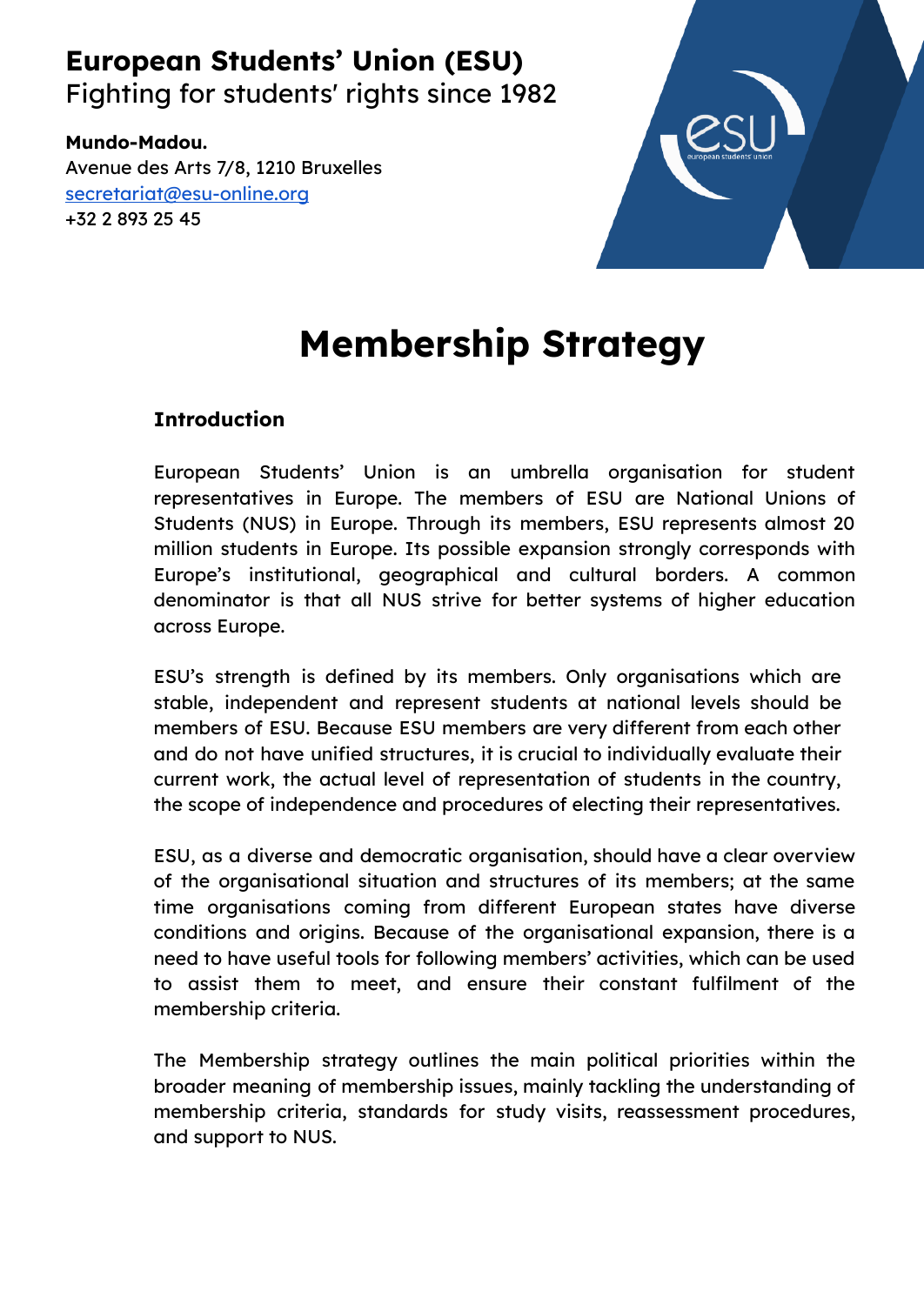### **Membership criteria**

ESU membership criteria are a critical issue for ESU membership policies, as these criteria guarantee that all the members, despite their organizational and structural differences, share a common core of beliefs and values and adhere to the same fundamental principles of student organizations and representation. In order for an NUS to meet the membership criteria, it has to ensure that:

- **It is controlled and run by students.** Students should have decisive power and control over the organisation. This does not preclude students on academic leave or recent graduates from taking part in the organisation, but the major power distribution should lay with currently enrolled students and other groups if they are represented by the organization.
- **It holds democratic elections and runs on a democratic basis.** Transparent, frequent, cyclical and non-corrupted democratic elections should be an essential part of every NUS. Student voters should have access to all the information necessary to run or to cast their votes in a meaningful manner. Democratic decision-making on day-to-day issues must be assured.
- **It is representative.** NUS is built on solid ground with legitimacy coming from students, NUS should represent a large number of students and at the same time have at least an ambition to influence national higher education policies. In its advocacy work and projects, the organisation equally takes into account the needs and interests of different students and student groups which it represents.
- **It is autonomous and independent in decision-making.** NUSes must be financially and politically independent in decision making from any political parties, governments, and financial donors, whilst still being able to have relations to those actors. In their advocacy work, NUS's must be sufficiently independent of external factors, decision-making bodies do not depend on external authorization when participating in this process.
- **Its objectives are in accordance with ESU objectives and values, stated in the Statutes.** The organization's formal documents and its work and operations demonstrate that the organization's main objectives correspond with core ESU objectives - representing students' needs and interests and fighting for a more quality system of higher

The European Students' Union (ESU) is the umbrella organisation of 45 National Unions of Students (NUS) from 40 countries. The aim of ESU is to represent and promote the interests of students at the European level towards all relevant bodies and in particular the European Union, Bologna Follow Up Group, Council of Europe and UNESCO.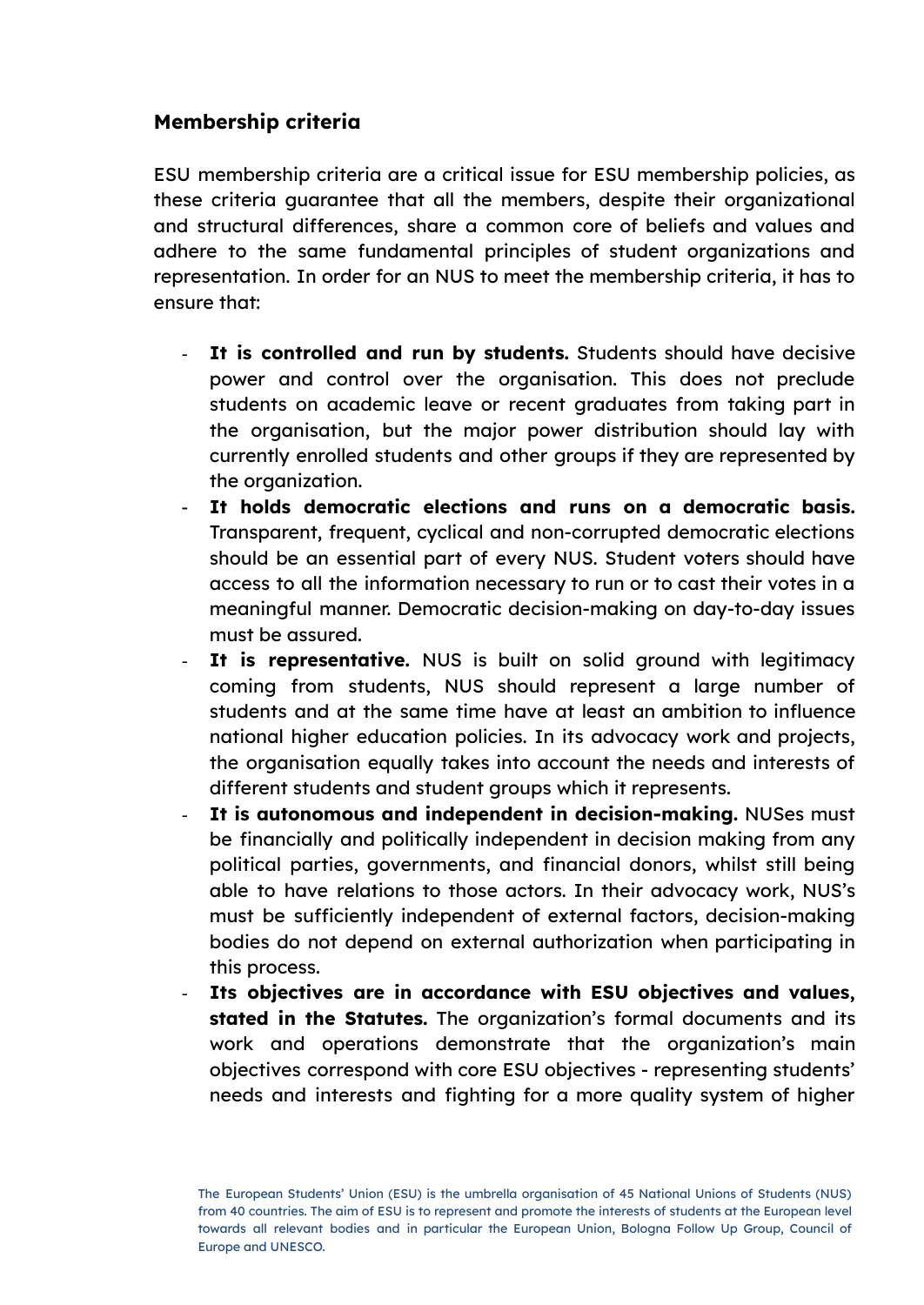education as well as heightened accessibility and the broader availability of higher education for all members of the society.

ESU as a diverse organisation understands and accepts NUSes representing specific higher education systems within their country's frameworks, and bears in mind the country's specifications whilst assessing a NUS

### **Study visit**

.

The purpose of study visits is to determine whether a NUS fulfils the ESU membership criteria and, consequently, to provide the Board with a recommendation about NUS membership. In order to do this, the study visit team should use all opportunities at their disposal to check how the member in question operates. The burden of study visit preparations must be borne by a candidate member or a reassessed NUS. However, we must also be aware that some candidate NUSes are not able to cover all the costs of the visit. As it follows from the Standing Orders, all study visit team members must be aware that some costs might have to be covered by their respective organizations.

The study visit must be carried out in accordance with the highest professional and ethical standards, respecting the confidentiality of information received. It is crucial that the study visit team is created in line with the principles of regional and gender balance. **The members elected to do the study visit must nominate their representatives no later than 30 days after the BM they've been elected.** Before this deadline, unions should communicate as early as possible their proposed nomination, so that to have time to holistically assess the gender balance within the study visit team and propose alternative nominations, if necessary. Should a nominated representative be no longer able to participate in the study visit, it has to communicate it to the Membership Coordinator at the earliest convenience, and its nominating NUS must propose an alternative nomination by 10 days after the communication of the inability by its former nomination. The new nominee should not alter the gender balance of the study visit team.

During the study visit, the study visit team must be familiar with, and constantly comply with, the ESU Statutes and Standing Orders, which are the documents according to which the whole procedure is conducted. The study visit team must evaluate the organisation being assessed in accordance with

The European Students' Union (ESU) is the umbrella organisation of 45 National Unions of Students (NUS) from 40 countries. The aim of ESU is to represent and promote the interests of students at the European level towards all relevant bodies and in particular the European Union, Bologna Follow Up Group, Council of Europe and UNESCO.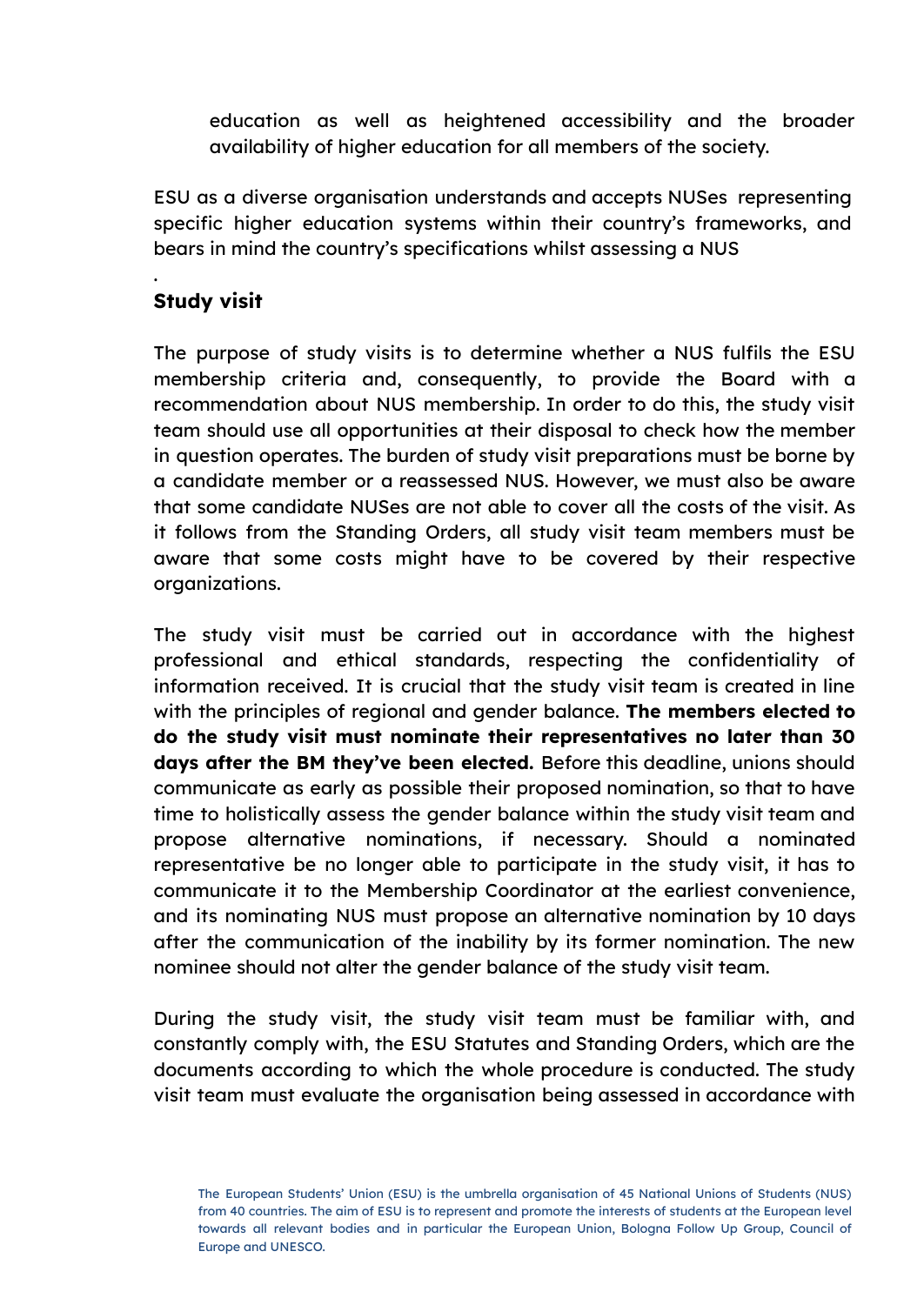ESU membership criteria as stated in the Statutes and developed in the Membership Strategy.

The study visit team has the right to request any documents related to the operation of the assessed NUS. All the necessary documents must be requested at least 60 days before the date of the study visit, and they must be delivered at least 30 days before the study visit. Further documents can be requested after these deadlines by the study visit team, but the NUS cannot be compelled to comply. Should the study visit team need additional clarifications after the visit, documents can be requested no later than 10 days after the visit, but the NUS cannot be compelled to comply.

The study visit team must study the delivered documents, and prepare notes about available information before the visit itself. Provided documents must be available to the Board while respecting an assessed NUS' request to keep a document or documents confidential.

In order to determine all the necessary information about a NUS, holding meetings with the following stakeholders must be considered:

- NUS presidency and executive committee, NUS board members or equivalent bodies
- Relevant organisations in the country related to student issues
- Partner organisations of the assessed NUS
- Representatives of various local students' unions or individual members, that they find relevant, but preferably not only those recommended by the assessed NUS
- Students who are not members of the NUS, and representatives of other student organisations, if they exist in the country
- State education institutions, such as the ministry responsible for higher education, stakeholders involved in education, quality assurance agency, research institutions
- Representatives of other relevant organisations working in the area of higher education
- Independent NGOs engaged in higher education
- International institutions working for education, such as the local UNESCO or Council of Europe department, foreign embassies.

It is important that the information gathered in these meetings is evaluated holistically in the study visit report.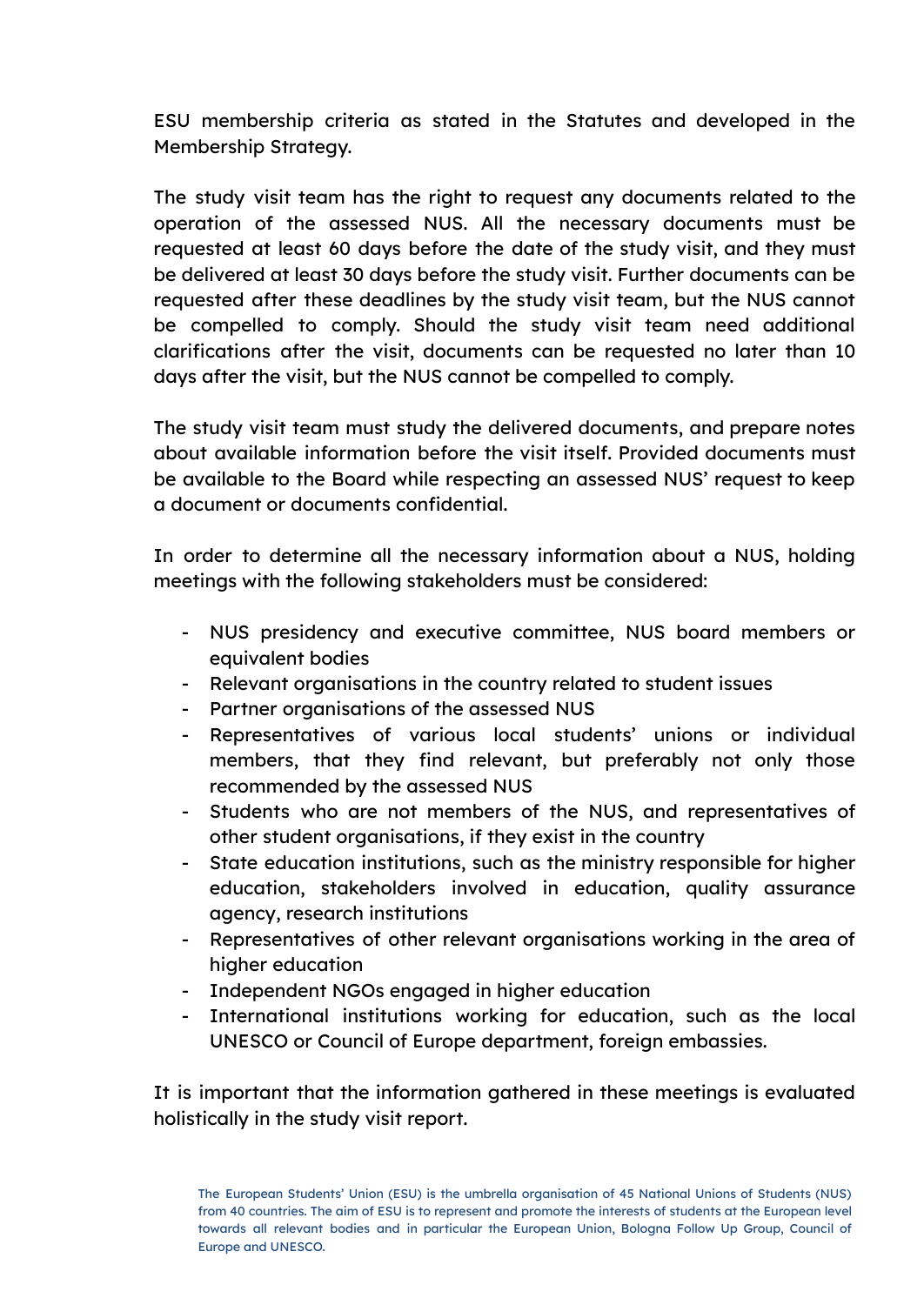The schedule for the study visit is to be proposed by the candidate NUS at least 30 days before the study visit, and it should be agreed upon between the study visit team and the candidate NUS at least 14 days before the visit. **The study visit team has the right to request meetings with specific involved parties if they deem it necessary for the assessment of the candidate member organisation.** It is the competence of the Membership Coordination, within the limits of its capacity, to organise the meetings no later than 10 days after the visit with those stakeholders the study visit team deem necessary to meet but the NUS was not able to organise.

The study visit report must be done as an unbiased report, which will be easily comparable with other study visit reports, and it should consist of at least the following elements:

- Overview of the current political situation in the country, in relation to the higher education system, which has to include the overall structure and financing of the higher education system and any recent major changes in the national higher education area
- Summary from all the meetings held during the visit
- Reports on each of the membership criteria, according to the organizational capacities framework
- Constructive feedback to the assessed NUS identifying areas to develop.
- Any additional information that might be worthwhile for a more objective assessment of NUS membership;
- Conclusion and recommendation to the Board, including one on assessed NUS's membership status

In case of dissenting opinions amongst the study visit team, each team member has the right to write a statement that has to be included in the study visit report.

The Study visit report, together with the potential candidate NUS comments, are delivered to the ESU Board.

#### **Handbook for Study Visits**

A handbook for conducting study visits should be followed by study visit teams and used by the Board to oversee the minimum standards for the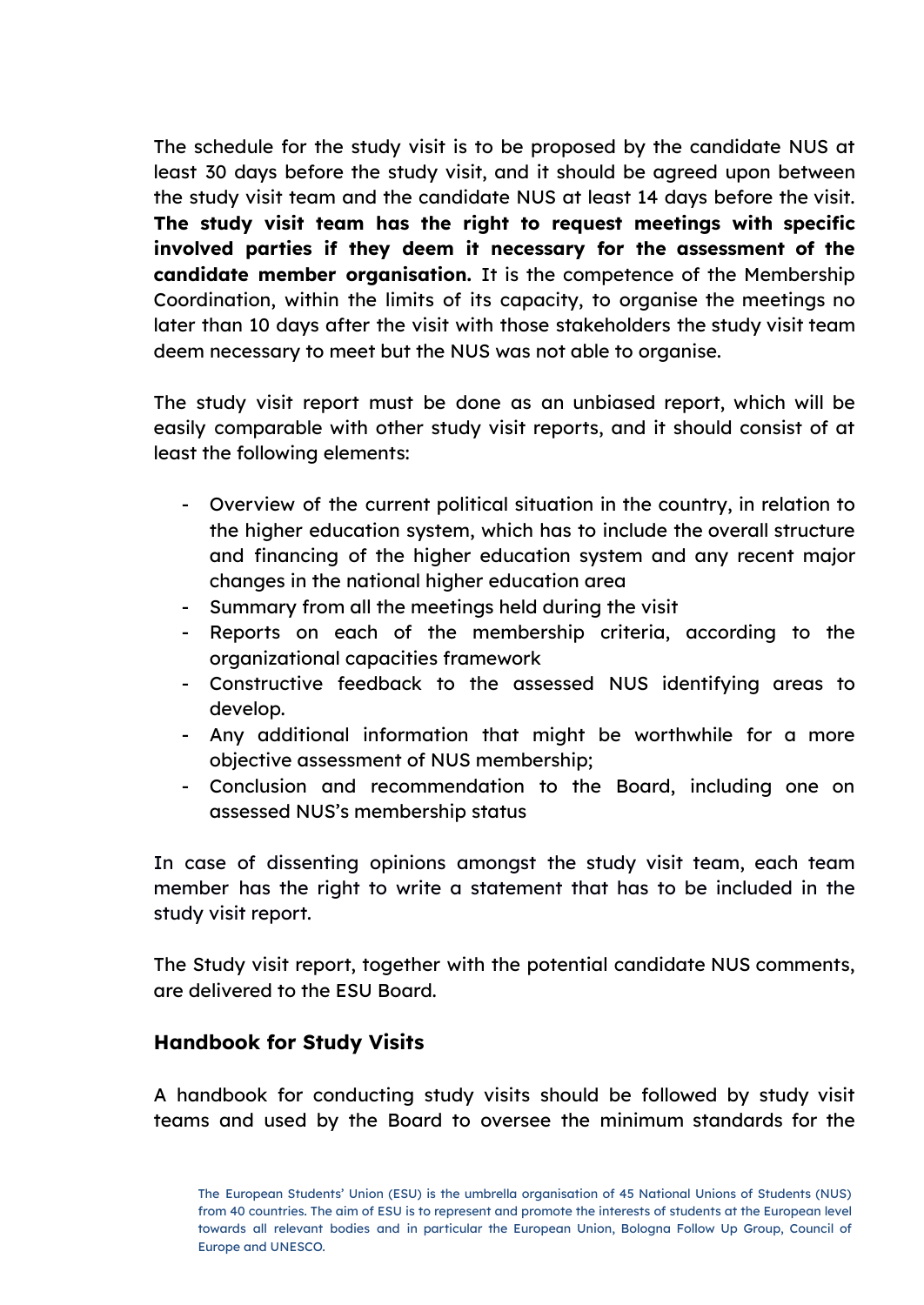study visit procedures. The aim of this document is to secure comparable and reliable study visits reports guidelines, a mutual understanding of membership criteria and furthermore standards for study visit procedures, in order to assess whether an organisation meets the necessary conditions for joining the European Students' Union as a full member.

#### **Reassessment**

Due to the need to continuously strive for a strong and solid organisation, unions must ensure they embrace the core values of ESU and continue to uphold and preserve these values whilst in membership. Continuous reassessments of unions provide ESU with a good platform to learn from each other, and for discussing democratic values and sustainability within student unions.

As ESU encourages NUSes to be active organisations and working within ESU is not their only responsibility, the assessment of their membership cannot be based only on their presence during official ESU events, but compliance of their activity at the national level with the membership criteria should also be verified.

Reassessment is based on a **seven-year** self-evaluation of every ESU member, with the board having oversight over the fulfilment of membership criteria and overall acting according to ESU values. The reassessment process is based on transparency and open access for full members of ESU to all information given by NUSes.

Every NUS is obliged to deliver a written self-evaluation report, consisting of:

- Native + Original and English version of up-to-date NUS Statutes and Standing Orders An official English translation might be costly for some unions, so the translation can be done without an official translation agency. These

documents should provide information on NUS structure (incl. membership), working patterns, and legitimacy.

- Self-evaluation on each membership criterion NUS will provide self-assessment on each membership criteria defined in the ESU Statutes, following the methods used in Study visits.
- Activity report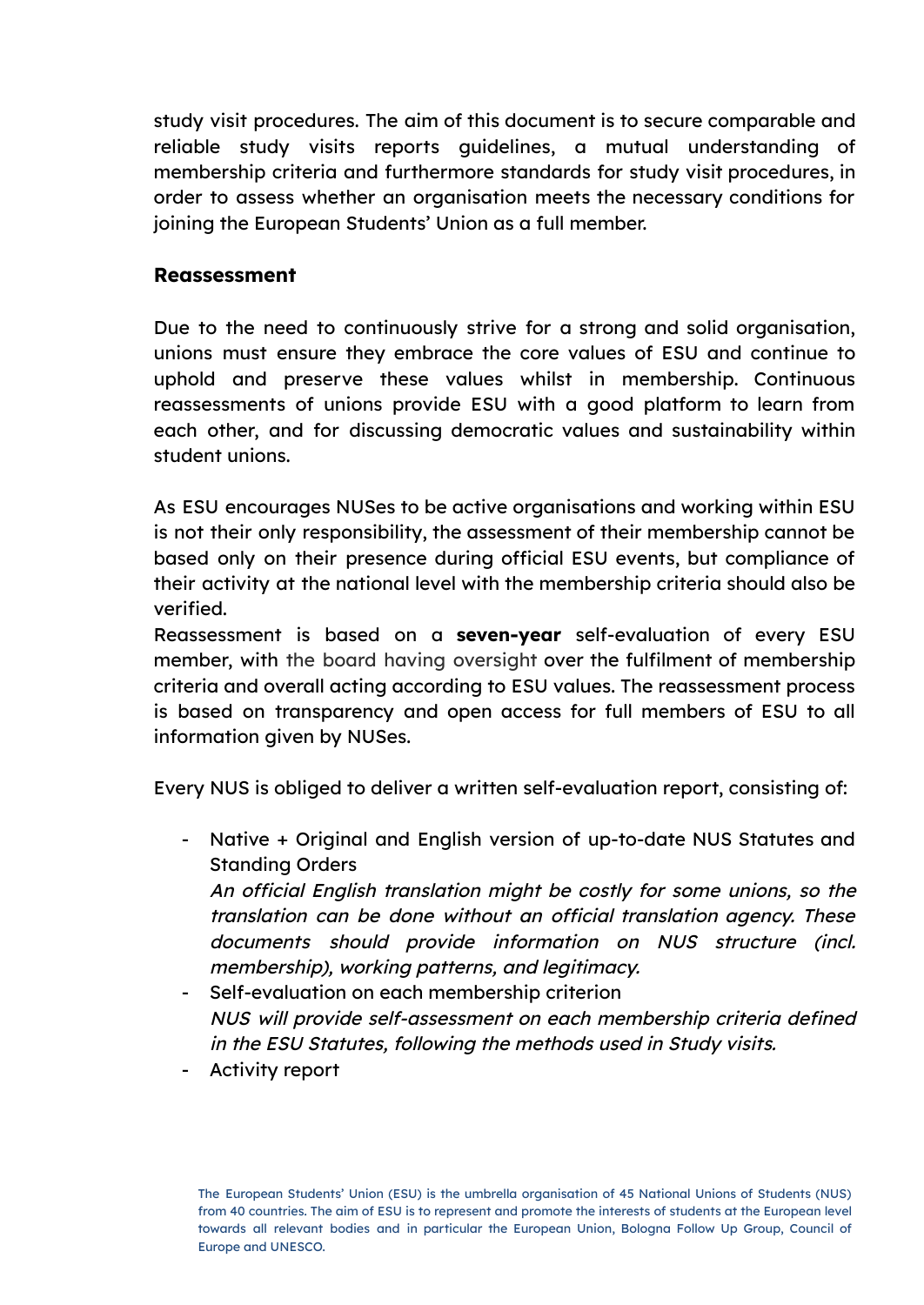The Activity Report should consist of highlights of the NUS activities for the past 5 years. It should also include an overview of the main present and future activities.

- Financial Statement The Financial Statement to be delivered for the reassessment procedure differs from the one delivered for the TDI. It has to elaborate only on main sources of income, main expenses and contains <sup>a</sup> self-evaluation of NUS financial sustainability.

The Executive Committee will select the order in which the NUSes should be reassessed with regard to regional balance. NUSes also have the opportunity to proactively request being reassessed. The most recently accepted NUSes will be reassessed the last, the same as all newly accepted NUSes. Selected NUSes should be formally informed about being selected for the reassessment process, no later than 120 days before the respective BM, in order to ensure that the self-evaluation report is sent to the ESU Presidency 30 days prior to the respective BM, which will assure its accessibility to the Board. The Board will discuss the report with the respective NUS during the Board Meeting and then vote on the document. The report is adopted by a simple majority.

- a) If the report is accepted, the reassessment procedure is over, and the obligation of delivering a report starts again within the timeframe.
- b) If the report is not delivered, the respective NUS is granted the possibility to deliver the report to the following Board meeting in order to be voted upon again.
- c) If the report is not accepted the respective NUS is granted the opportunity to improve the organisation and deliver a new report at the second Board meeting after the report was rejected.
- d) If the second report is accepted, the reassessment procedure is over and the obligation of delivering a report starts again within the timeframe.
- e) If the second report is not accepted or not delivered, a study visit will take place under the current provisions stated in the ESU Standing Orders. The Study visit team delivers their own report and the Board votes on this report with a simple majority. In consequence, the board will vote about the revoking of membership of the respective union with a ¾ majority as foreseen by the Standing Orders.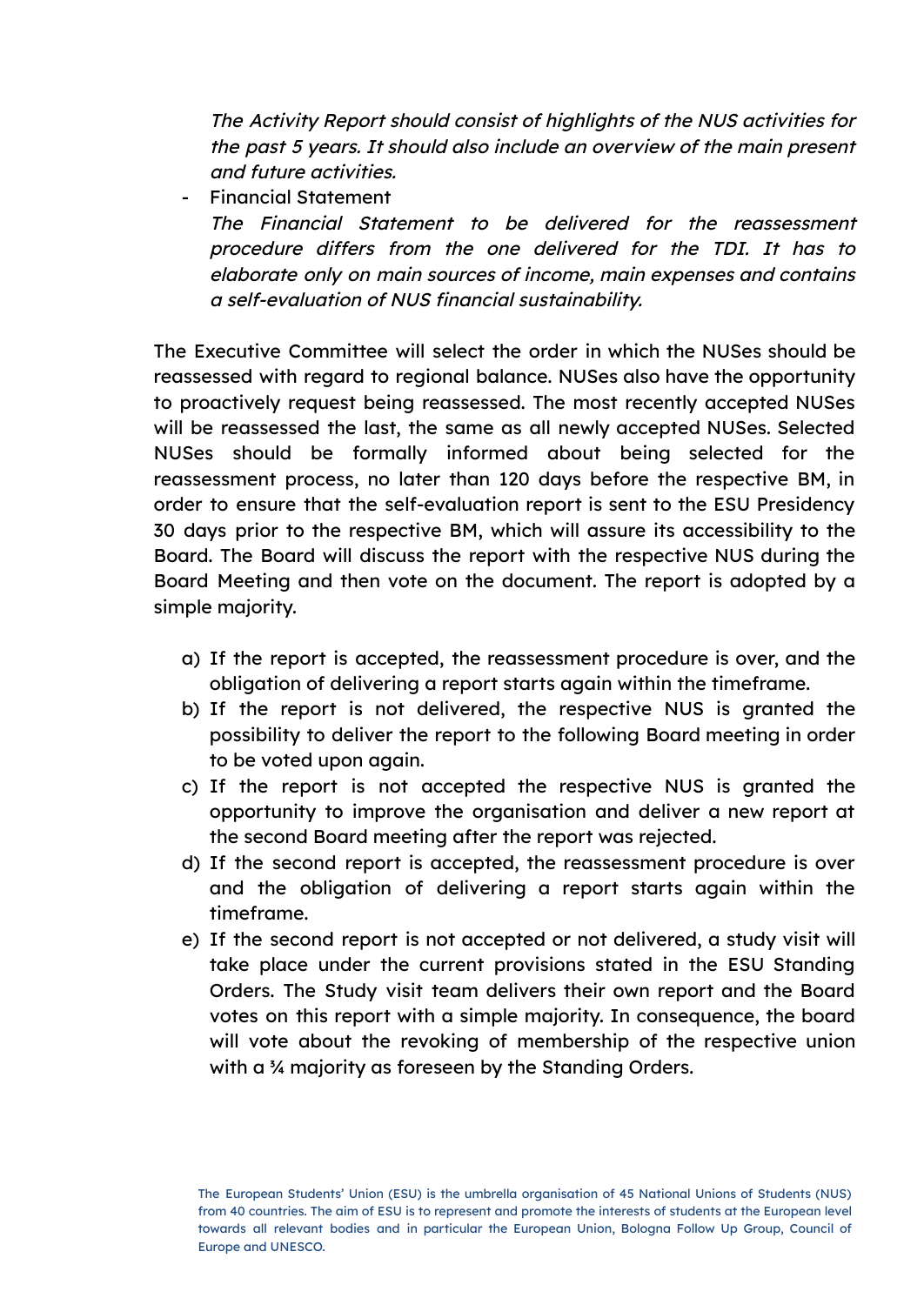#### **Associate membership**

Associate members are an important link in the chain of making students policies in terms of consultation and cooperation in the field of higher education. The importance of deepening the collaboration with associate members, which can be done through policy-making processes within ESU´s structures, is evident. The knowledge which can be gained from the associate members, as well as cultural and representative diversity, are of strategic importance to ESU. It is in ESU's vital interest to be representative for all European student movements, granted that the core values and principles are shared. Associates can attend ESU events, especially those events where they can contribute with their expertise. This cooperation and engagement will bring ESU more different viewpoints on certain issues and will give the organisation an even stronger value and standpoint in the context of representativeness.

Both Associates and ESU should reinforce each other's messages on topics of common interest by promoting and supporting policy papers and statements. The flow of information and communication from both parties should be improved in order to ensure more efficient and effective reaching of mutual goals. ESU should specifically involve its associate members in the formulation of its policies when they deal with the field of expertise and action of ESU's associate members.

The coordinator for membership issues should hold constant communication with all Associates via appropriate means of communication. For purposes of improving the acknowledging of possibilities of collaboration with ESU, they should be introduced to the task division among the hacks team.

With current changes in the higher education landscape on a European level discussions on student representation in newly designed structures are arising. ESU has the responsibility to monitor these changes carefully and deliberate on them with its members to ensure meaningful and democratic representation for as many students as possible. ESU should try to participate in the discourse and lobby for all student representation structures to be democratic and independent. New structures within ESU should be developed, allowing transnational student councils to become more involved in the everyday life of ESU.

The European Students' Union (ESU) is the umbrella organisation of 45 National Unions of Students (NUS) from 40 countries. The aim of ESU is to represent and promote the interests of students at the European level towards all relevant bodies and in particular the European Union, Bologna Follow Up Group, Council of Europe and UNESCO.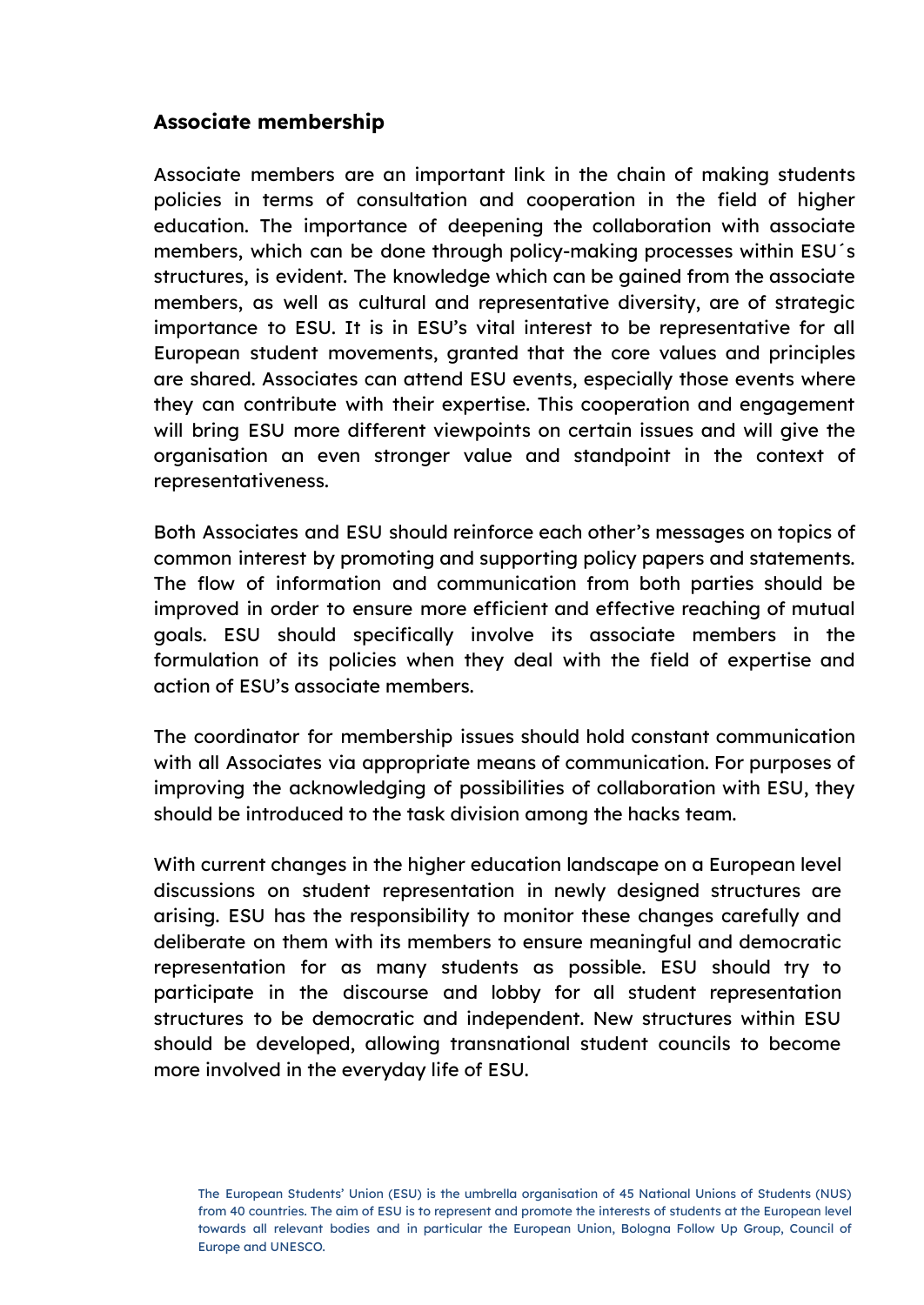# **Capacity building**

An important part of ESU's mission is to support NUSes in developing their capacities, and in gaining skills for stronger and more skilled student movement representation. The Trainers' Pool should be a tool for developing full, candidate and associate members, in order to develop their capacities to strengthen ESU as a result. Capacity-building seminars should regularly take place during ESU events, alongside the projected agenda. ESU will also look for ways of supporting NUSes, which do not require physical meetings, in order to cut the costs of such support, and making it accessible for all NUSes, such as online platforms for delivering trainings to ESU members.

In the upcoming years, ESU should invest in strengthening the Pool of Trainers, promote and use it within ESU events and provide training for member organisations upon request. ESU should find a way for sustainable funding of Pool of Trainers through projects, ESU's budget and contributions of members themself.

The Pool of Trainers activities should focus on delivering aspects of ESU's core activities, two in particular:

- Bringing together training and informing national student representatives on policy developments in higher education at the European level.
- Organising seminars, training, campaigns and conferences relevant to students

Furthermore, to ensure institutional memory of membership, ESU should build an online depository of policies connected with higher education and student union's reactions, activities and projects in these areas, best practices and student representation framework. The ESU Executive Committee is responsible for the implementation of this depository. Successful implementation should enable the new student representatives and less experienced student unions to easily and quickly access the wealth of experience concerning policies that exist at the European level and also give comparable qualitative information about student representation frameworks across Europe.

In case NUSes do not fulfil the membership criteria, thus have not been granted full membership in ESU, but have expressed their desire to become

The European Students' Union (ESU) is the umbrella organisation of 45 National Unions of Students (NUS) from 40 countries. The aim of ESU is to represent and promote the interests of students at the European level towards all relevant bodies and in particular the European Union, Bologna Follow Up Group, Council of Europe and UNESCO.